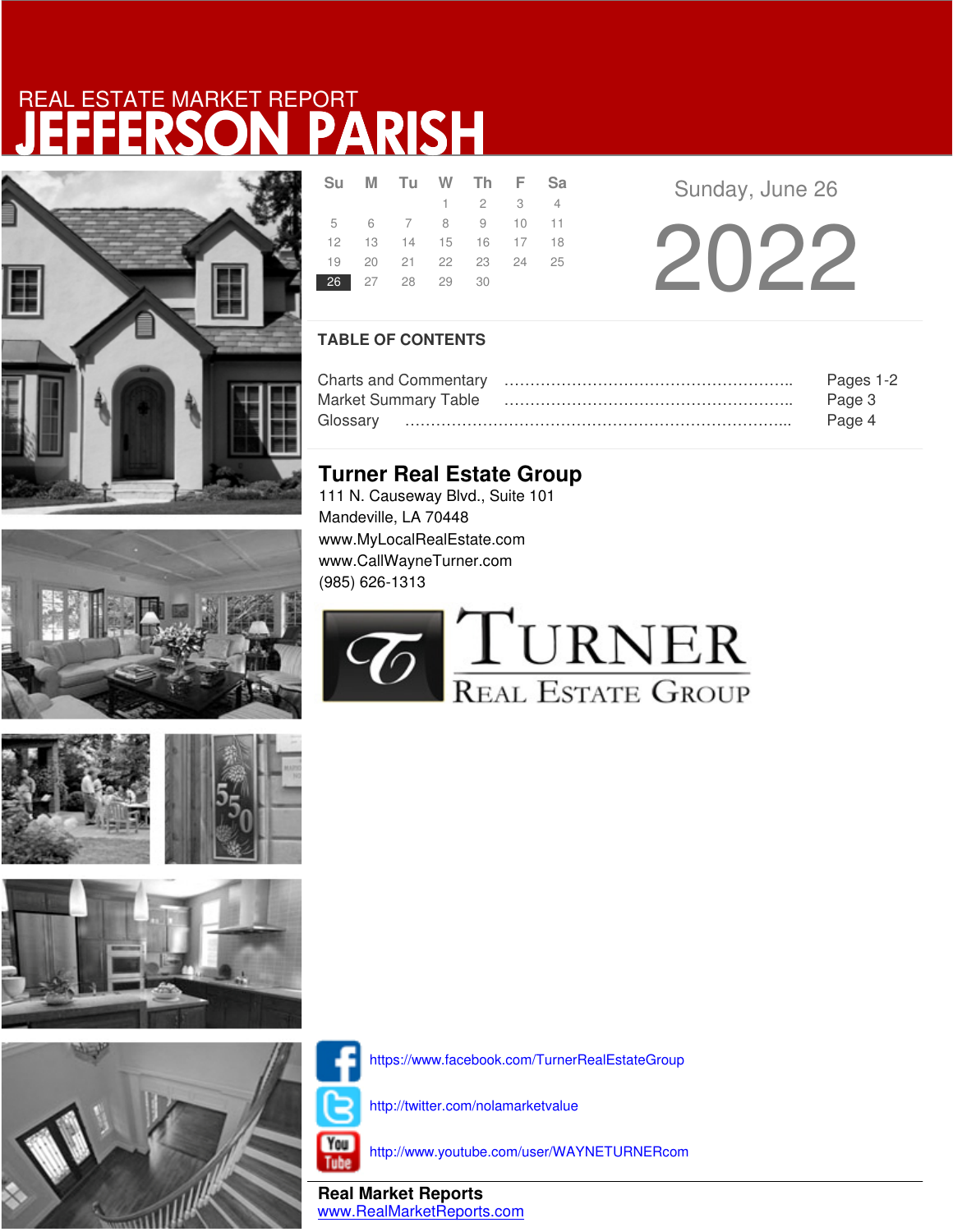Sunday, June 26, 2022

## Turner Real Estate Group

(985) 626-1313

at the real estate market. Currently there are 485 sales pending in the market overall, leaving 577 listings still for sale. The resulting pending ratio is 45.7% (485 divided by 1,062). So you might be asking yourself, that's great... but what exactly does it mean? I'm glad you asked! *Let's take a look*

The pending ratio indicates the supply & demand of the market. Specifically, a high ratio means that listings are in demand and quickly going to contract. Alternatively, a low ratio means there are not enough qualified buyers for the existing supply.

**"Current inventory is described as active."**

Taking a closer look, we notice that the \$200K - \$300K price range has a relatively large number of contracts pending sale.

We also notice that the \$200K - \$300K price range has a relatively large inventory of properties for sale at 174 listings. The median list price (or asking price) for all properties in this market is \$324,500.





A total of 1926 contracts have closed in the last 6 months with a median sold price of \$275,000. Breaking it down, we notice that the \$200K - \$300K price range contains the highest number of sold listings.

Alternatively, a total of 158 listings have failed to sell in that same period of time. Listings may fail to sell for many reasons such as being priced too high, having been inadequately marketed, the property was in poor condition, or perhaps the owner had second thoughts about selling at this particular time. The \$200K - \$300K price range has the highest number of off-market listings at 45 properties.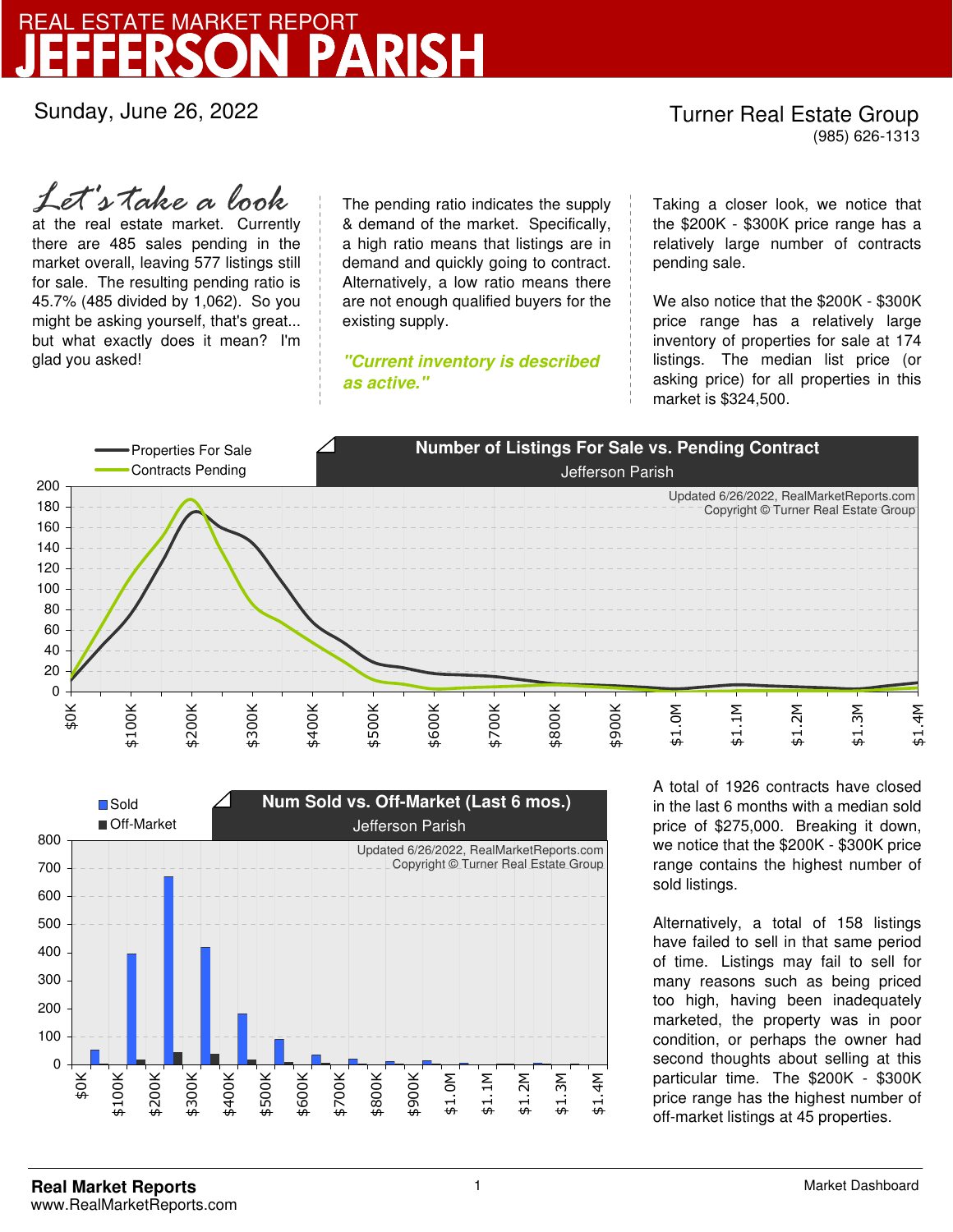Sunday, June 26, 2022

### Turner Real Estate Group (985) 626-1313

Looking at the chart to the right, you might be wondering why average days on market (DOM) is important. This is a useful measurement because it can help us to determine whether we are in a buyer's market (indicated by high DOM), or a seller's market (indicated by low DOM). Active listings (properties for sale) have been on the market for a median time of 28 days.

Analysis of sold properties for the last six months reveals a median sold price of \$275,000 and 6 days on market. Notice that properties in the \$1.1M - \$1.2M price range have sold quickest over the last six months.

The recent history of sales can be seen in the two charts below. The median sold price for the last 30 days was \$290,000 with a DOM of 5 days.

Since the recent DOM is less than the median DOM for the last 6 months, it is a positive indicator for demand. It is always important to realize that real estate markets can fluctuate due to many factors, including shifting interest rates, the economy, or seasonal changes.



### **"The median list-to-sales ratio for this area is 99.2%."**

Ratios are simple ways to express the difference between two values such as list price and sold price. In our case, we typically use the list-to-sale ratio to determine the percentage of the final list price that the buyer ultimately paid. It is a very common method to help buyers decide how much to offer on a property.

Analysis of the absorption rate indicates an inventory of 1.8 months based on the last 6 months of sales. This estimate is often used to determine how long it would take to sell off the current inventory of properties if all conditions remained the same. It is significant to mention that this estimate does not take into consideration any additional properties that will come onto the market in the future.

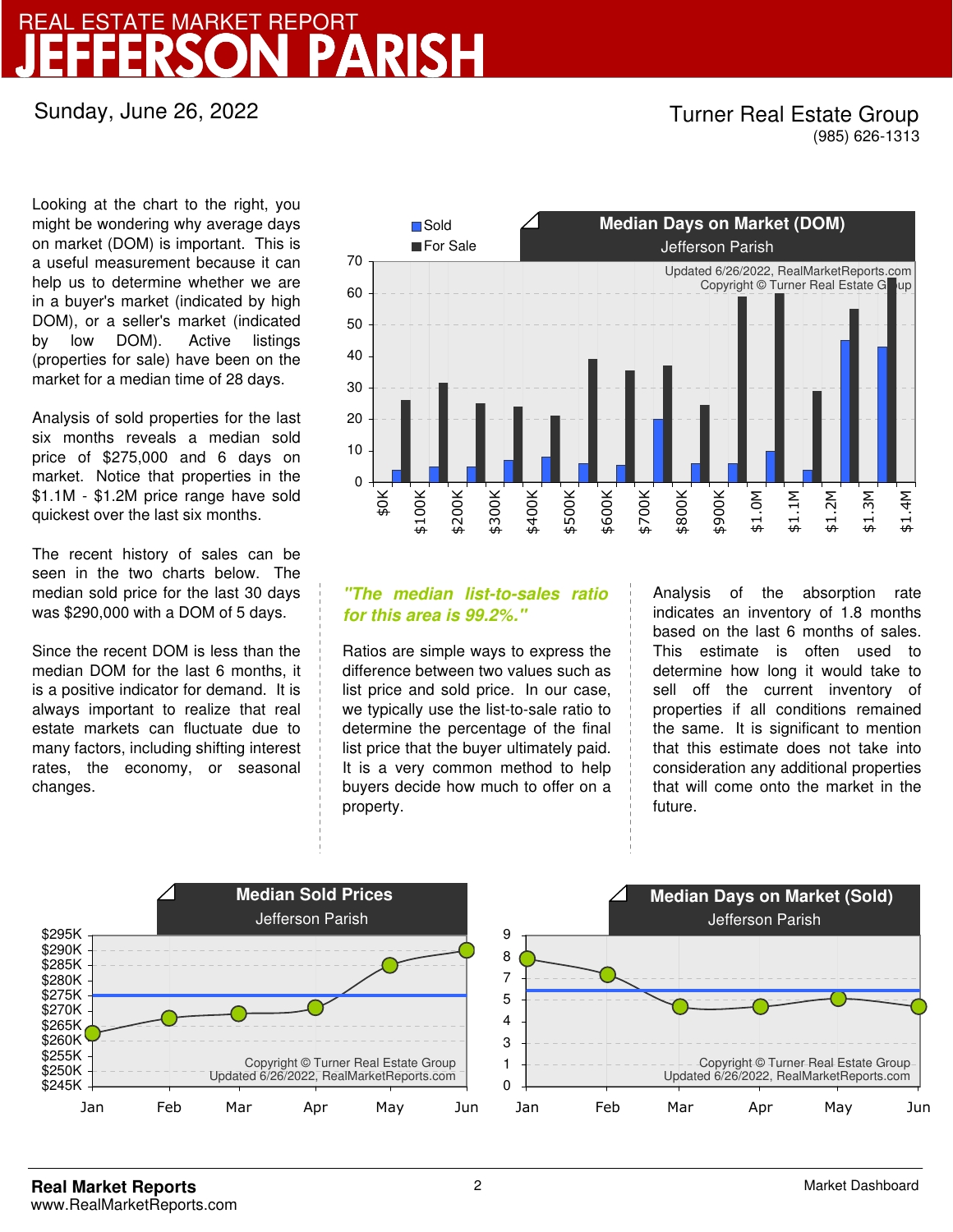## Sunday, June 26, 2022

## Turner Real Estate Group

(985) 626-1313

| <b>MARKET SUMMARY TABLE</b>                                    |                                                                                                                                                               |                 |                       |                             | 485 PENDING <sup>[2]</sup>             |                 |               | <b>158</b> OFF-MARKET (last 6 mos) <sup>[3]</sup> |                 |        |                             |                                         |                               | <b>ABSORPTION RATE</b><br>(months of inventory) |                                      |              |
|----------------------------------------------------------------|---------------------------------------------------------------------------------------------------------------------------------------------------------------|-----------------|-----------------------|-----------------------------|----------------------------------------|-----------------|---------------|---------------------------------------------------|-----------------|--------|-----------------------------|-----------------------------------------|-------------------------------|-------------------------------------------------|--------------------------------------|--------------|
| A = Average Value<br>M = Median Value<br>$N/A = Not Available$ |                                                                                                                                                               |                 | <b>577 ACTIVE [1]</b> |                             |                                        |                 |               | <b>1926</b> SOLD/CLOSED (last 6 months) $[4]$     |                 |        |                             |                                         |                               |                                                 |                                      |              |
| <b>Price Range</b><br>Low                                      | <b>High</b>                                                                                                                                                   | <b>Num</b><br># |                       | Days<br>on<br><b>Market</b> | <b>Current</b><br>List<br><b>Price</b> | <b>Num</b><br># | Pend<br>Ratio | <b>Num</b><br>#                                   | <b>Num</b><br># |        | Days<br>on<br><b>Market</b> | <b>Original</b><br>List<br><b>Price</b> | Final<br>List<br><b>Price</b> | Sold/<br><b>Closed</b><br><b>Price</b>          | List-<br><b>Sale</b><br><b>Ratio</b> | Est.<br>Mos. |
| \$0                                                            | \$99,999                                                                                                                                                      | 11              | Α<br>Μ                | 112<br>26                   | \$ 77,609<br>83,800<br>\$              | 14              | 56%           | 3                                                 | 53              | Α<br>Μ | 15<br>4                     | 80,434<br>\$<br>75,000<br>\$            | 77,151<br>\$<br>75,000<br>\$  | 74,741<br>\$<br>\$<br>77,777                    | 97%<br>104%                          | 1.2          |
| \$100,000                                                      | \$199,999                                                                                                                                                     | 76              | Α<br>M                | 43<br>32                    | 165,004<br>\$<br>\$172,500             | 112             | 60%           | 17                                                | 396             | Α<br>M | 16<br>5                     | 163,922<br>\$<br>\$<br>165,000          | \$161,475<br>\$165,000        | 157,912<br>\$<br>\$<br>160,000                  | 98%<br>97%                           | 1.2          |
| \$200,000                                                      | \$299,999                                                                                                                                                     | 174             | Α<br>M                | 39<br>25                    | \$255,316<br>254,000<br>\$             | 187             | 52%           | 45                                                | 672             | Α<br>M | 18<br>5                     | \$<br>258,068<br>255,000<br>\$          | \$ 251,956<br>\$250,000       | \$<br>250,623<br>250,000<br>\$                  | 99%<br>100%                          | 1.6          |
| \$300,000                                                      | \$399,999                                                                                                                                                     | 145             | Α<br>M                | 36<br>24                    | \$351,261<br>\$349,900                 | 86              | 37%           | 38                                                | 419             | Α<br>M | 23<br>$\overline{7}$        | \$<br>352,658<br>349,900<br>\$          | \$347,572<br>\$349,000        | 344,712<br>\$<br>342,501<br>\$                  | 99%<br>98%                           | 2.1          |
| \$400,000                                                      | \$499,999                                                                                                                                                     | 68              | Α<br>Μ                | 40<br>21                    | \$<br>453,067<br>\$<br>450,000         | 48              | 41%           | 17                                                | 181             | Α<br>M | 27<br>8                     | \$<br>452,602<br>450,000<br>\$          | \$<br>446,002<br>\$449,000    | 441,234<br>\$<br>436,000<br>\$                  | 99%<br>97%                           | 2.3          |
| \$500,000                                                      | \$599,999                                                                                                                                                     | 29              | A<br>M                | 46<br>39                    | \$548,628<br>550,000<br>\$             | 12              | 29%           | 10                                                | 90              | Α<br>M | 24<br>6                     | \$564,486<br>549,450<br>\$              | \$554,597<br>\$<br>549,900    | 541,186<br>\$<br>541,250<br>\$                  | 98%<br>98%                           | 1.9          |
| \$600,000                                                      | \$699,999                                                                                                                                                     | 18              | Α<br>Μ                | 38<br>36                    | 671,328<br>\$<br>\$<br>679,750         | 3               | 14%           | 7                                                 | 34              | Α<br>M | 29<br>6                     | \$<br>667,841<br>\$<br>664,950          | \$ 656,721<br>\$<br>660,000   | 648,787<br>\$<br>655,000<br>\$                  | 99%<br>99%                           | 3.2          |
| \$700,000                                                      | \$799,999                                                                                                                                                     | 15              | A<br>M                | 56<br>37                    | \$758,720<br>\$765,000                 | 5               | 25%           | 3                                                 | 21              | A<br>M | 59<br>20                    | 798,095<br>\$<br>\$765,000              | \$758,357<br>\$750,000        | 740,429<br>\$<br>\$740,000                      | 98%<br>99%                           | 4.3          |
| \$800,000                                                      | \$899,999                                                                                                                                                     | 8               | Α<br>M                | 38<br>25                    | 884,538<br>\$<br>895,000<br>\$         | 7               | 47%           | 3                                                 | 12              | Α<br>M | 15<br>6                     | \$<br>875,658<br>\$<br>879,500          | \$ 870,192<br>\$ 875,750      | 859,450<br>\$<br>864,500<br>\$                  | 99%<br>99%                           | 4            |
| \$900,000                                                      | \$999,999                                                                                                                                                     | 6               | A<br>M                | 187<br>59                   | \$938,000<br>\$927,000                 | 4               | 40%           | 3                                                 | 15              | A<br>M | 22<br>6                     | \$<br>987,177<br>\$974,650              | \$964,533<br>\$950,000        | 933,885<br>\$<br>929,000<br>\$                  | 97%<br>98%                           | 2.4          |
| \$1,000,000                                                    | \$1,099,999                                                                                                                                                   | 3               | Α<br>Μ                | 83<br>60                    | \$1,051,333<br>\$1,065,000             | 0               |               | 1                                                 | 5               | Α<br>Μ | 63<br>10                    | \$1,190,400<br>\$1,180,000              | \$1,160,400<br>\$1,180,000    | \$1,050,270<br>\$1,050,000                      | 91%<br>89%                           | 3.6          |
| \$1,100,000                                                    | \$1,199,999                                                                                                                                                   | 7               | Α<br>M                | 44<br>29                    | \$1,134,429<br>\$1,149,000             | 1               | 13%           | $\overline{2}$                                    | 3               | Α<br>M | 3<br>$\overline{4}$         | \$1,099,333<br>\$1,150,000              | \$1,099,333<br>\$1,150,000    | \$1,134,000<br>\$1,150,000                      | 103%<br>100%                         | 14           |
| \$1,200,000                                                    | \$1,299,999                                                                                                                                                   | 5               | Α<br>M                | 299<br>55                   | \$1,255,800<br>\$1,279,000             | 1               | 17%           | 4                                                 | 5               | Α<br>M | 38<br>45                    | \$1,422,800<br>\$1,390,000              | \$1,343,800<br>\$1,295,000    | \$1,231,600<br>\$1,230,000                      | 92%<br>95%                           | 6            |
| \$1,300,000                                                    | \$1,399,999                                                                                                                                                   | 3               | A<br>M                | 67<br>65                    | \$1,368,333<br>\$1,360,000             |                 | 25%           |                                                   | Δ               | A<br>M | 47<br>43                    | \$1,423,000<br>\$1,374,000              | \$1,374,000<br>\$1,374,000    | \$1,358,870<br>\$1,357,750 99%                  | 99%                                  | 4.5          |
| \$1,400,000                                                    | $^{+}$                                                                                                                                                        | 9               | Α<br>Μ                | 45<br>44                    | \$1,893,111<br>\$1,895,000             | 4               | 31%           | 4                                                 | 16              | Α<br>Μ | 55<br>28                    | \$1,966,625<br>\$1,812,500              | \$1,914,125<br>\$1,797,500    | \$1,816,772<br>\$1,730,000                      | 95%<br>96%                           | 3.4          |
| <b>Market Averages</b>                                         | <b>Market Totals</b>                                                                                                                                          | 577             |                       | 45                          | \$398,885                              | 485             | 46%           | 158                                               | 1926            |        | 21                          | \$333,017                               | \$326,441                     | \$321,475                                       | 98%                                  | 1.8          |
| <b>Market Medians</b>                                          |                                                                                                                                                               |                 |                       | 28                          | \$324,500                              |                 |               |                                                   |                 |        | 6                           | \$279,000                               | \$277,238                     | \$275,000                                       | 99%                                  |              |
|                                                                | Date Range (Off-Market & Sold) = 12/26/2021 to 06/26/2022<br><b>Favors Buyers</b><br><b>Favors Sellers</b><br>Data holiouad to be acourate but not quaranteed |                 |                       |                             |                                        |                 |               |                                                   |                 |        |                             |                                         |                               |                                                 |                                      |              |

Data believed to be accurate but not guaranteed.

Status = [1] A; [2] C, U; [3] X; [4] S

County Or Parish = JEFFERSON

Dwelling Type = SGL